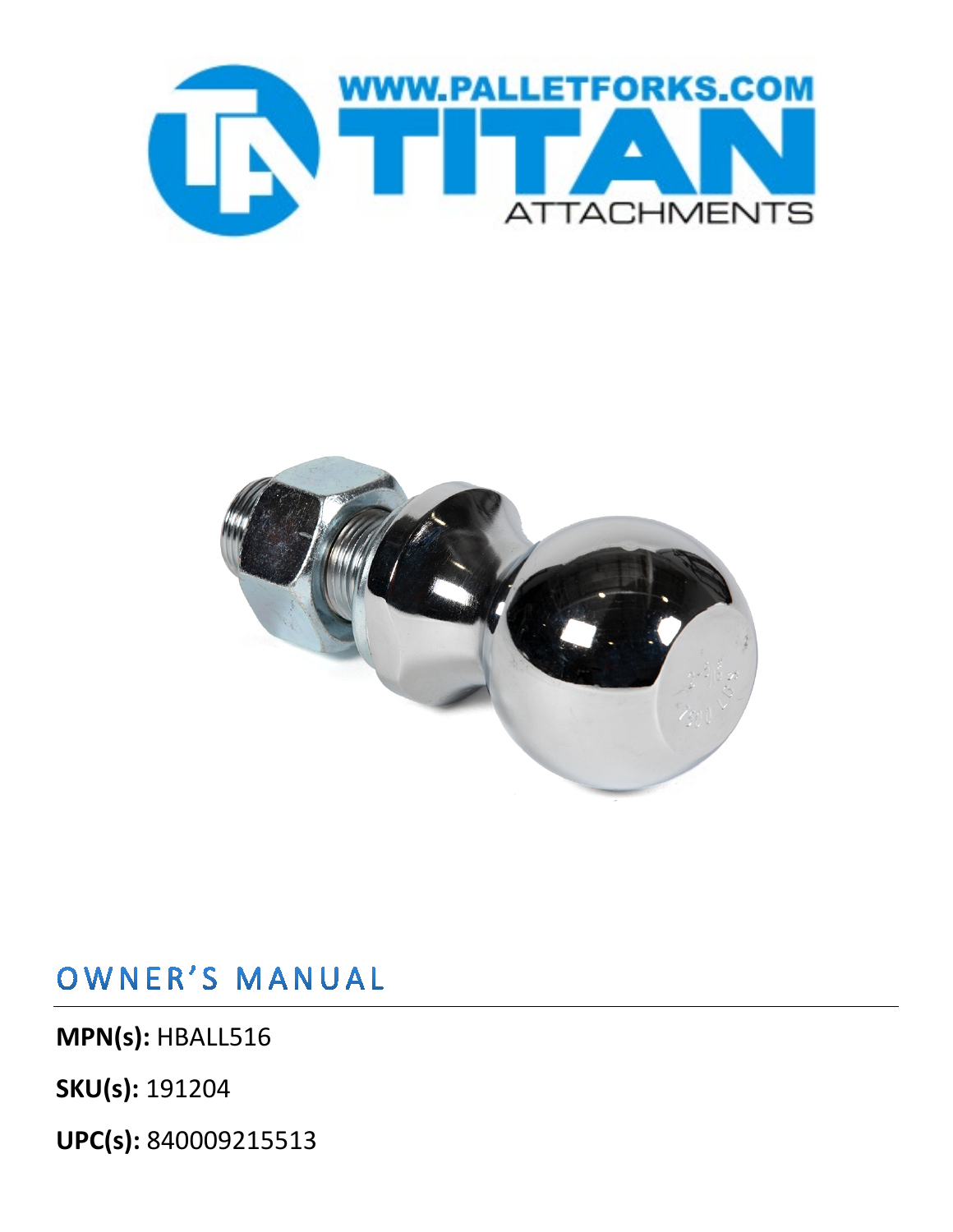

| <b>KEY</b> | <b>BOX</b> | <b>DESCRIPTION</b>  | <b>QTY</b> |
|------------|------------|---------------------|------------|
| (1)        |            | <b>Hitch Ball</b>   |            |
| (2)        |            | <b>Mounting Nut</b> |            |
| (3)        |            | <b>Washer</b>       |            |